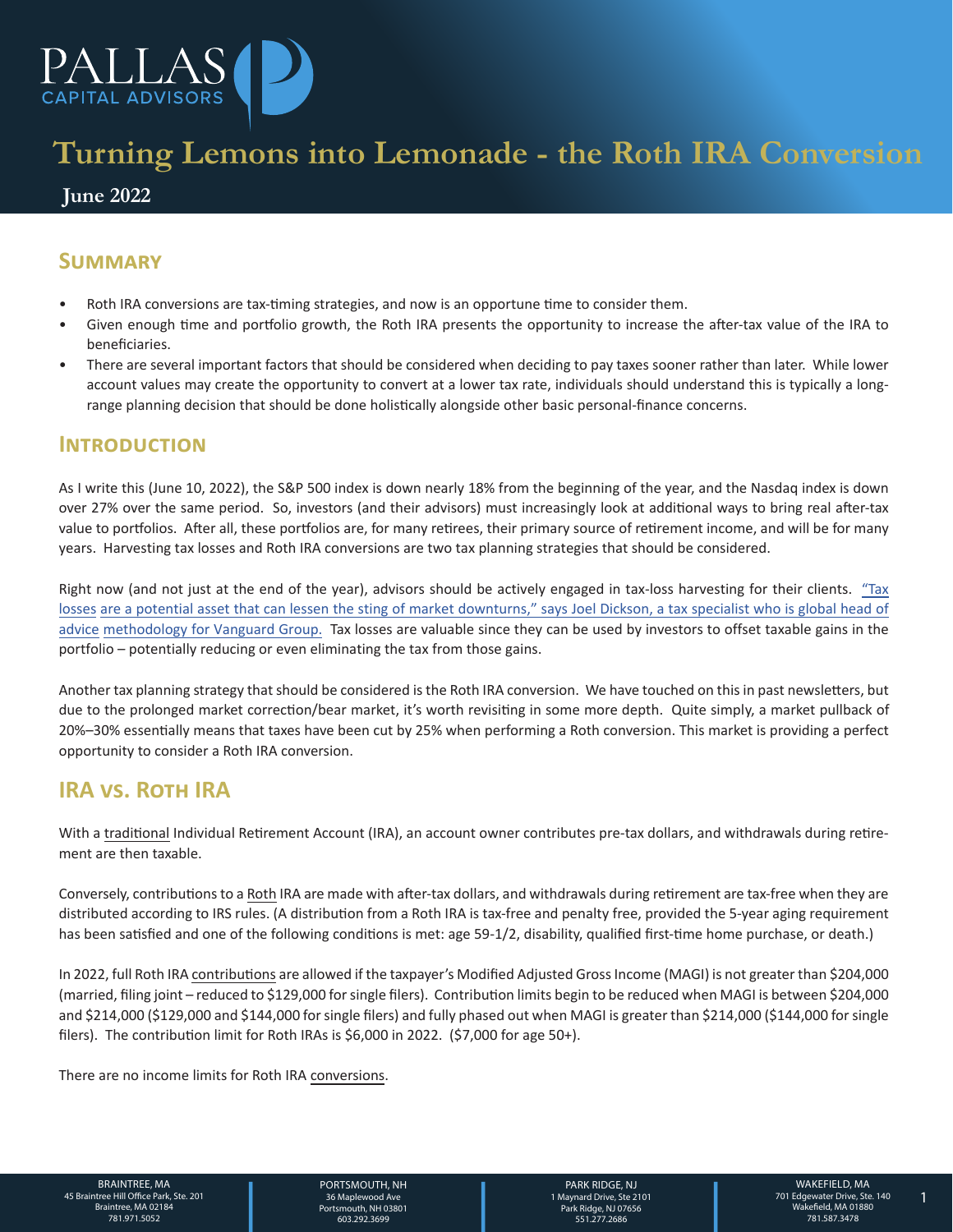

# **Roth IRA Conversions**

A Roth IRA conversion enables an individual to take all or part of an existing traditional IRA and convert it to a Roth IRA. Converting assets held in an IRA to a Roth IRA so that they are distributed tax-free might sound like a good idea, but this comes with a cost – namely paying taxes today in exchange for a potentially lower future tax liability. When converting IRA assets into Roth IRA assets, the owner must pay taxes on the original deducted contributions as well as money earned on the investments in the IRA.

In its simplest form, when determining if a Roth conversion makes sense for you, it comes down to your current tax bracket and whether you think your bracket will be higher or lower in the future. Therefore, if you think your tax rate will be higher in the future, you should at least consider performing a Roth conversion today as a tax arbitrage strategy.

Roth conversions can make sense for many individuals, as it is likely that tax rates will only go up, particularly considering that many of the more favorable income tax provisions of the 2017 Tax Cuts and Jobs Act are sunsetting in 2025.

# **Roth Conversion Considerations**

### **1. Do it Over Time**

While an investor may be able to pay the taxes on the entire conversion amount, it may be advisable to engineer partial conversions over several years. In this fashion, the income generated by the conversion ideally is taxed at a lower rate. Consider converting no more than what will allow you to remain in your present federal tax bracket.

### **2. RMDs are Not Eligible for Conversion**

Required Minimum Distribution (RMD) amounts are not eligible to convert to a Roth IRA. RMDs must be taken in the year of conversion before converting to a Roth IRA.

### **3. Find Ways to Offset the Income**

When planning a Roth IRA conversion, individuals should consider reducing adjusted gross income (AGI) by contributing more to a pretax 401(k) plan, if available to them. One may also employ tax-loss harvesting in a taxable account.

### **4. Don't Get Surprised**

Because a Roth conversion usually means that one's adjusted gross income will be increased by the amount of the conversion – one needs to think about what additional income levels mean in addition to simply additional amounts subject to income taxation. Retirees may unknowingly trigger higher Medicare premiums after converting. For those residing in states that impose an income tax, a Roth IRA conversion will likely be treated as taxable income by one's home state. Other potential downsides are the possibility of losing eligibility for such write-offs as the child tax credit or the student loan interest deduction. These are the types of issues of which individuals need to be aware so an informed choice can be made.

### **5. Good Things Don't (Usually) Last Forever**

Often, investors will convert their IRA accounts to Roth IRAs for purposes of helping their heirs receive future tax-free distributions. During the Roth IRA owner's lifetime (and his/her spouse, if named as beneficiary), there is no RMD on amounts held in a Roth IRA. However, it is important to note if the account holder died after 2019 (the SECURE Act), non-spouse designated beneficiaries planning to spread distributions over their life expectancy will instead have to fully withdraw the funds within 10 years.

# **But Wait - Roth Conversion** *Reconsiderations*

Just like most tax planning strategies, a Roth conversion is not right for everyone's situation. Consider these potential disadvantages before you make the move:

#### **1. Your tax bracket may be lower in future years**

There's a good chance that in the retirement stage in life one's overall income may be lower. (Of course, marginal tax brackets may also be higher!)

BRAINTREE, MA 45 Braintree Hill Office Park, Ste. 201 Braintree, MA 02184 781.971.5052

PORTSMOUTH, NH 36 Maplewood Ave Portsmouth, NH 03801 603.292.3699

PARK RIDGE, NJ 1 Maynard Drive, Ste 2101 Park Ridge, NJ 07656 551.277.2686

2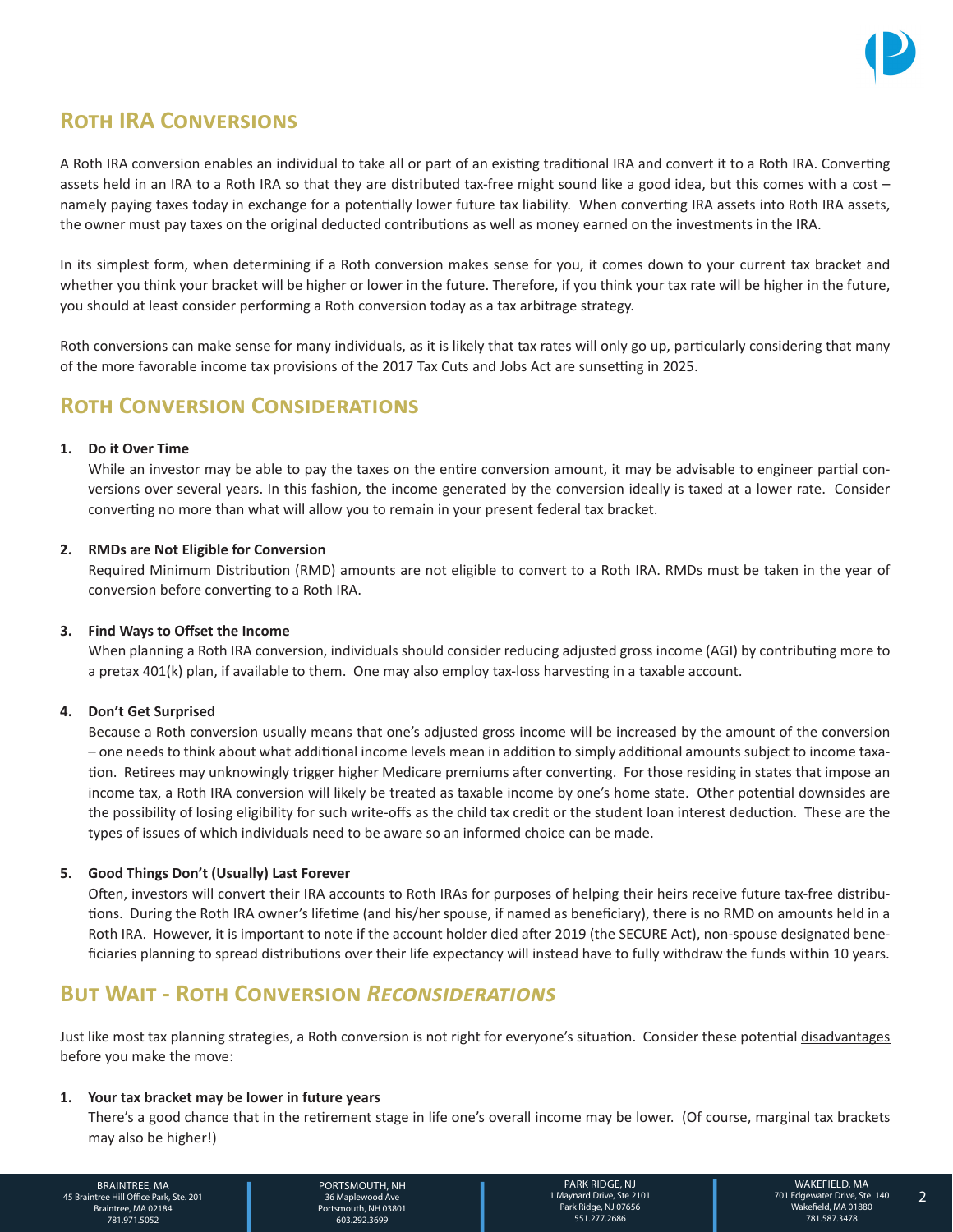

### **2. You can't afford to pay the tax due from the conversion**

Individuals should plan to pay for IRA conversion costs with their non-retirement savings. If you pay the taxes using funds from the IRA, your new Roth IRA will have much less money in it, making it more challenging for the reduced funds to grow enough to overcome the cost of conversion. Moreover, since money withheld from the conversion for taxes counts as an IRA distribution, if you are under age 59 ½, you will owe a 10% penalty on the withdrawal in addition to the income taxes.

#### **3. You might need the money within 5 years**

Typically, the longer funds remain in a Roth IRA, the greater the potential for tax-free investment growth. However, a Roth IRA conversion may not be suitable for the individual who anticipates taking withdrawals within five years of converting. Here are very important questions to ask when distributing from a Roth IRA:

- How long ago did you complete the Roth Conversion?
- How old are you?
- Does a distribution "exception" apply? (See chart below)

Roth IRAs and Roth conversions involve a couple of "five-year rules" that can generate taxes or penalties. *It's important to note that each Roth conversion has its own five-year clock.*

- You can withdraw *contributions* from a new Roth IRA at any time tax and penalty-free. (Important converted funds are not considered "contributions" for purposes of avoiding income tax.)
- If you are over 59 ½ *and* you have met the five-year holding requirement, you can also withdraw earnings from a Roth IRA with no taxes or penalties. Even if you have multiple Roth IRAs opened in different years, the five-year clock starts on January 1 of the first Roth IRA.
- If you are 59 ½ and older but don't meet the five-year holding period, you are subject to taxes but not penalties. Recall that every Roth conversion has its own five-year clock—in contrast to a Roth IRA where the five-year rule is satisfied by any Roth IRA that has been opened.
- If you are not over age 59  $\frac{1}{2}$  and do not satisfy an exception, then a 10% early withdrawal penalty and taxes will apply to the amount distributed.



©YourWealthKnowledge. Used with Permission. Available at: [www.yourwealthknowledge.com](https://yourwealthknowledge.com/)

#### **4. You could plan to leave your IRA to a charity**

Nonprofit organizations are usually exempt from paying any taxes on the distribution of funds from any IRA. From an economic standpoint, you would not want to convert a traditional IRA, pay taxes, and then leave the Roth IRA to a charity. Since traditional IRA funds are pretax, they are the best assets to give to charity.

2 3 701 Edgewater Drive, Ste. 140 Wakefield, MA 01880 | 781.587.3478 BRAINTREE, MA 45 Braintree Hill Office Park, Ste. 201 Braintree, MA 02184 781.971.5052

PORTSMOUTH, NH 36 Maplewood Ave Portsmouth, NH 03801 603.292.3699

PARK RIDGE, NJ 1 Maynard Drive, Ste 2101 Park Ridge, NJ 07656 551.277.2686

3